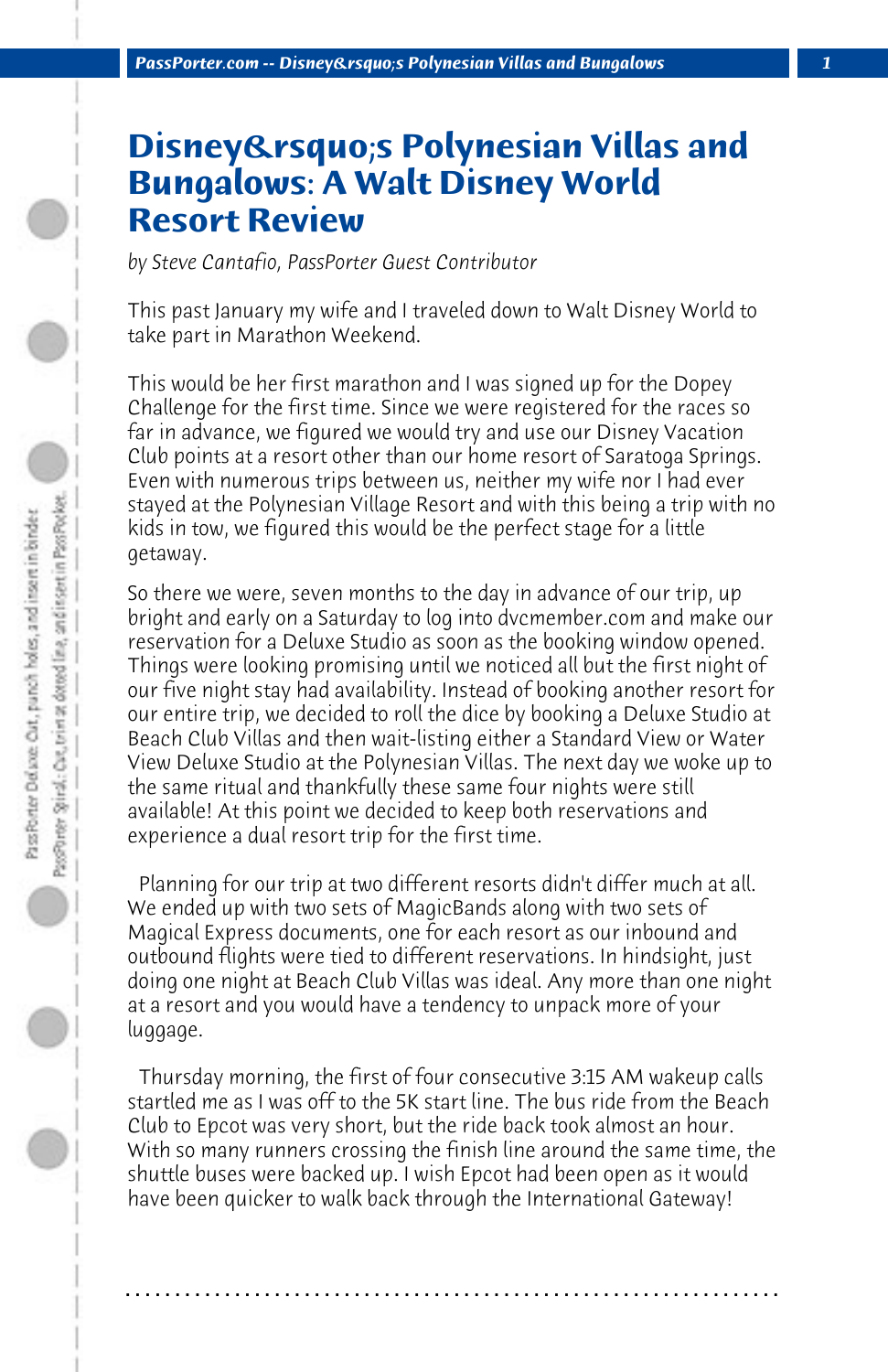Once back at the resort, we walked our luggage to the Beach Club lobby and left our bags with bell services. We explained that we were moving to the Polynesian Villas and with little more interaction we were handed a baggage claim ticket and were told our bags should be ready at our new resort by 3:00 PM.

 My wife and I spent the better part of our day meandering through Epcot before catching the monorail to our new resort mid-afternoon. Upon arriving at the Ticket and Transportation Center, we decided to walk from there through the east end of the Polynesian Village as neither of us was very familiar with the grounds. One issue we did run into almost immediately was the construction which will soon be the quiet pool near the Disney Vacation Club longhouses. Detours were clearly marked but forced you to walk almost all the way to the street or Seven Seas Lagoon. Before entering the Great Ceremonial House we were greeted by a Cast Member who walked us directly to an open registration spot. I do have to say I love how Disney is now adding this extra touch so you do not feel the need to walk around the main lobby aimlessly. Unlike our arrival at Beach Club, our online check-in to Polynesian Villas didn't earn us "direct to room" check in, to let us know our room was ready. We received our welcome leis and proceeded to bell services to claim our luggage. Unlike a Magical Express drop-off, luggage for a resort switch cannot automatically be left in your room. Before leaving the Great Ceremonial House my wife stopped by the Disney Vacation Club welcome desk and was informed that guided Bungalow tours for DVC Members were led every thirty minutes most afternoons. Not knowing if we would have the opportunity for the remainder of our trip, we quickly ran to our room to await our luggage, hoping to join the final tour of the day.

 The Deluxe Studios at the Polynesian Villas are located in the Moorea, Tokelau, and Pago Pago longhouses. All of these buildings are near the Ticket and Transportation Center which we thought would work out well for race mornings as it would be quicker to walk there from our room instead of going to the Great Ceremonial House and then transferring monorails. What we were not aware of until we arrived was that early morning monorail service to Epcot was only available for the half marathon and marathon, thus, I still needed to take a bus for the 10K.

 Our Studio was ground level in Tokelau towards the lagoon end of the building. We were able to walk off our patio and see the water within seconds. Another unique feature was the appearance of room numbers on the patios which allowed you to easily figure out which set of sliding glass doors you needed to get back to! Upon entry to our room we were greeted with a short hardwood hallway which led to a very "Pacific

**. . . . . . . . . . . . . . . . . . . . . . . . . . . . . . . . . . . . . . . . . . . . . . . . . . . . . . . . . . . . . . . . . .**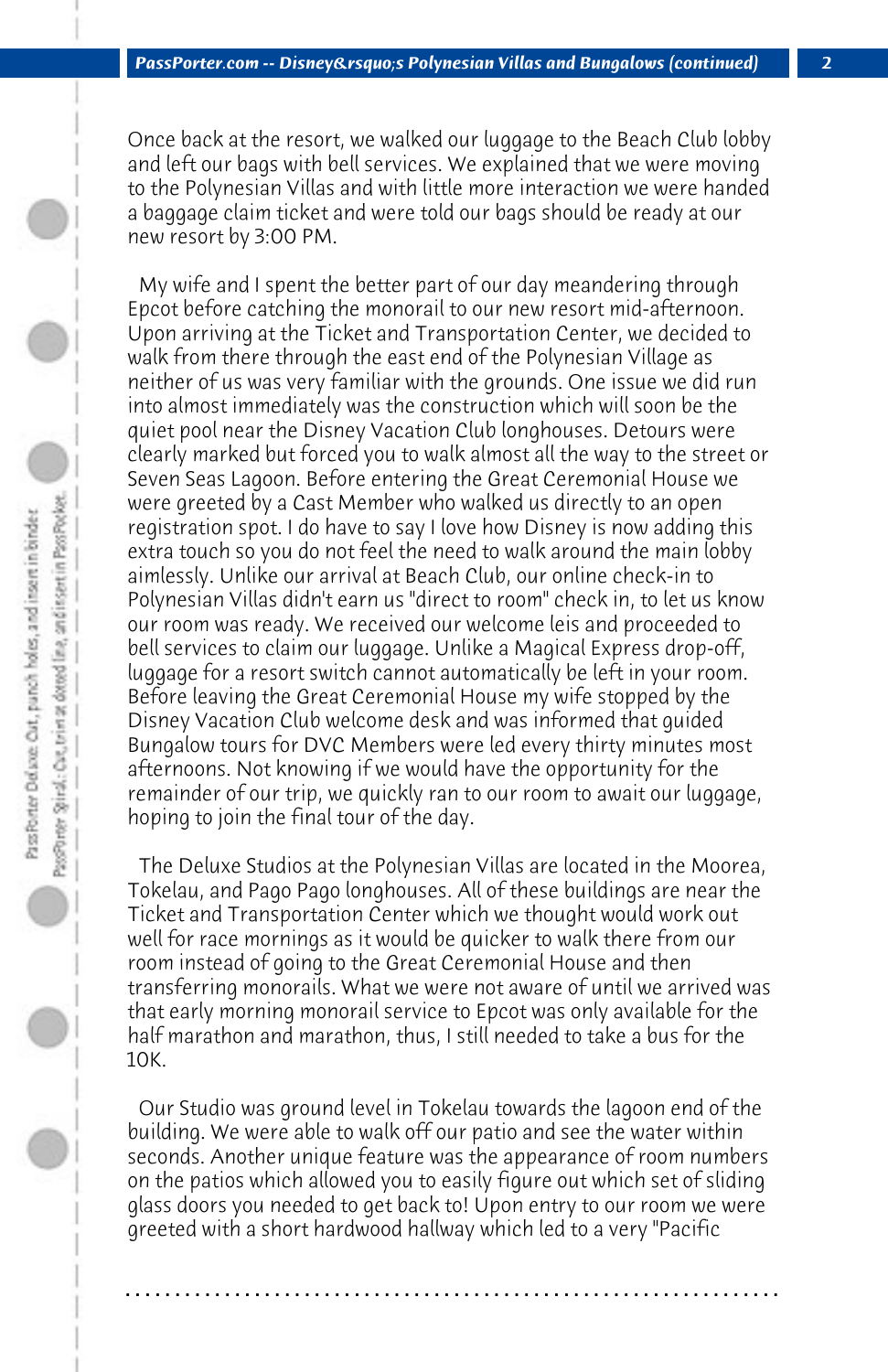*PassPorter.com -- Disney's Polynesian Villas and Bungalows (continued) 3*

Island" looking carpet for the bedroom/common area. The kitchenette in the hallway was similar to others we have experienced, but across the hall we were delighted to see a split bathroom a la Disney Cruise Line! One bathroom had your toilet along with a shower/tub combo and vanity. The other bathroom featured a shower with a large over-sized head and additional vanity. His and hers bathrooms, as I was told!

 The main living area offered a sleeper sofa, table and chairs (along with an adorable Tiki lamp), and a Queen bed. Under the wall-mounted television was additional shelving space with a Murphy bed that folded out which uncovered an adorable Lilo and Stitch mural. The Queen bed was elevated which allowed you to easily slide your unpacked suitcase underneath. With no additional dressers, we each used a single drawer that slid out almost underneath each nightstand. Be forewarned, the corners on these beds are sharp as my knees can attest to. The first day I hit a corner so hard it brought tears to my eyes.

 We did not have much more time to settle in before our luggage arrived and subsequently off for our Bora Bora Bungalow tour. One additional note, when we left our room we tried to use our MagicBand from the Beach Club and sure enough they also worked to open our door.

 Overall, we loved our time at the renovated Polynesian Villas and would love to stay there again. Unlike other Disney Vacation Club resorts, there are no true "Villa" accommodations with a sitting area, full [kitchen, and laundry facilities. So if these are important to y](http://www.passporter.com/articles/polynesian-villa-bungalows-review.php)ou, you may want to consider another resort as, at most, two Deluxe Studios can be combined here. Then again, you can't get Dole Whips outside of the Magic Kingdom anywhere else but here!

*About The Author:* 

 *Steve Cantafio is a Travel Planner for MEI-Travel & Mouse Fan Travel. He is a member of the Mickey Miles and WDW Radio running teams and recently completed Dopey Challenge during the 2016 Walt Disney World Marathon Weekend. - See more at:*

*http://www.passporter.com/articles/disney-world-for-dudes.php#sthash. 5D2J76y9.dpuf*

*Article last updated: 03-10-2016*

*View the latest version online at: http://www.passporter.com/articles/polynesian-villa-bungalows-review.html*

*Copyright by Steve Cantafio. All rights reserved under International and Pan-American*

**. . . . . . . . . . . . . . . . . . . . . . . . . . . . . . . . . . . . . . . . . . . . . . . . . . . . . . . . . . . . . . . . . .**